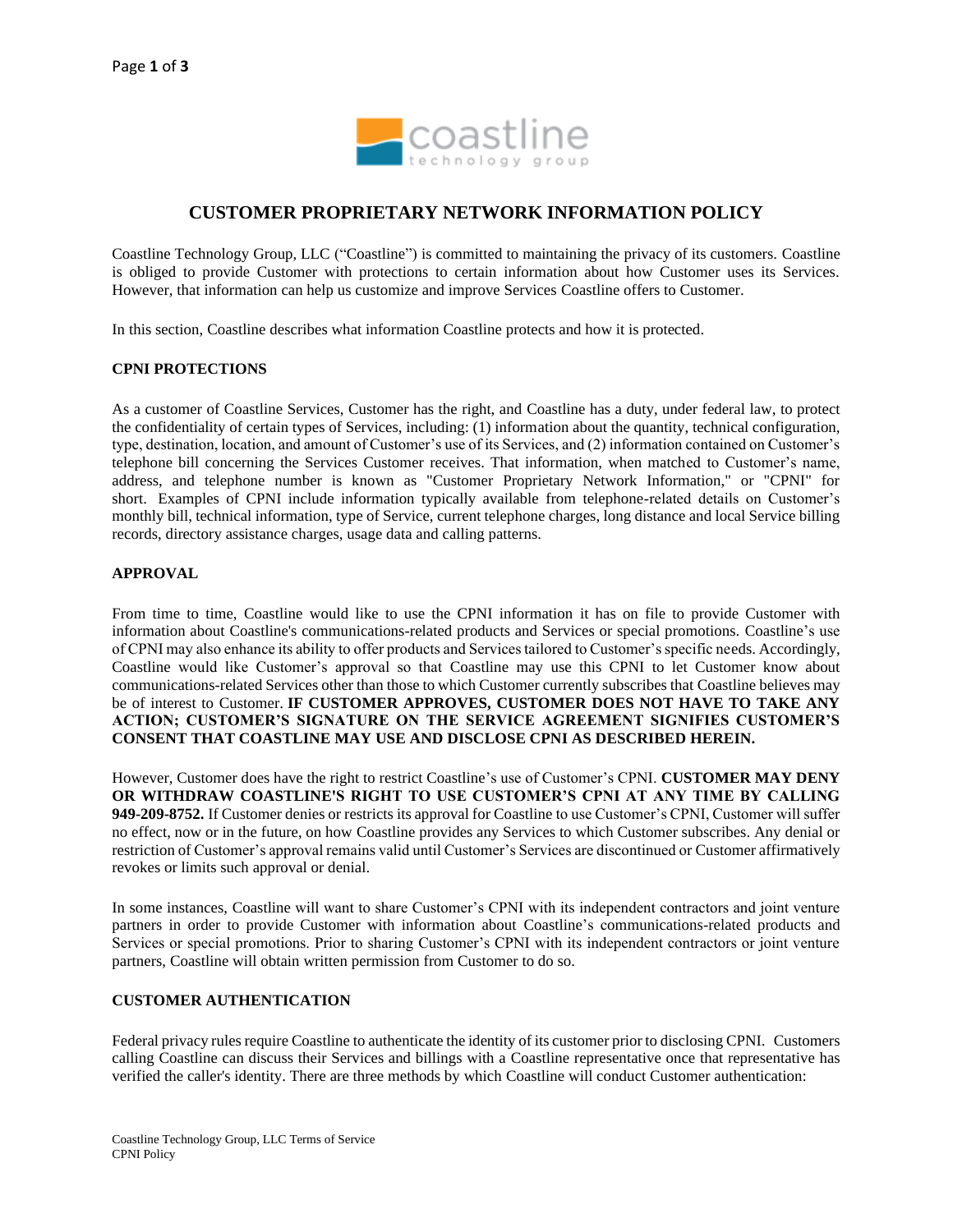- 1) by having the Customer provide a pre-established password and/or PIN;
- 2) by calling the Customer back at the telephone number associated with the Services purchased; or
- 3) by mailing the requested documents to the Customer 's address of record.

Passwords and/or PINs may not be any portion of the Customer's social security number, mother's maiden name, amount or telephone number associated with the Customer's account or any pet name. In the event the Customer fails to remember their password and/or PIN, Coastline will ask the Customer a series of questions known only to the Customer and Coastline in order to authenticate the Customer. In such an instance, the Customer will then establish a new password/PIN associated with their account.

## **NOTIFICATIONS OF CERTAIN ACCOUNT CHANGES**

Coastline will be notifying Customer of certain account changes. For example, whenever an online account is created or changed, or a password or other form of authentication (such as a "secret question and answer") is created or changed, Coastline will notify the account holder. Additionally, after an account has been established, when a Customer's address (whether postal or e-mail) changes or is added to an account, Coastline will send a notification. These notifications may be sent to a postal or e-mail address, or by telephone, voicemail or text message.

## **DISCLOSURE OF CPNI**

Coastline may disclose CPNI in the following circumstances:

- When the Customer has approved use of its CPNI for Coastline or Coastline and its joint venture partners and independent contractors (as the case may be) sales or marketing purposes.
- When disclosure is required by law or court order.
- To protect the rights and property of Coastline or to protect Customer and other carriers from fraudulent, abusive, or unlawful use of Services.
- When a carrier requests to know whether Customer has a preferred interexchange carrier (PIC) freeze on its account.
- For directory listing Services.
- To provide the Services to the Customer, including assisting Customer with troubles associated with its Services.
- To bill the Customer for Services.

## **PROTECTING CPNI**

Coastline uses numerous methods to protect Customer's CPNI. This includes software enhancements that identify whether Customer has approved use of its CPNI. Further, all Coastline employees are trained on the how CPNI is to be protected and when it may or may not be disclosed. All marketing campaigns are reviewed by a Coastline supervisory committee to ensure that all such campaigns comply with applicable CPNI rules.

Coastline maintains records of its own and its joint venture partners and/or independent contractors (if applicable) sales and marketing campaigns that utilize Customer CPNI. Included in this, is a description of the specific CPNI that was used in such sales or marketing campaigns. Coastline also keeps records of all instances in which CPNI is disclosed to third parties or where third parties were allowed access to Customer CPNI.

Coastline will not release CPNI during Customer-initiated telephone contact without first authenticating the caller's identity in the manner set-forth herein. Violation of this CPNI policy by any Coastline employee will result in disciplinary action against that employee as set-forth in Coastline's Employee Manual.